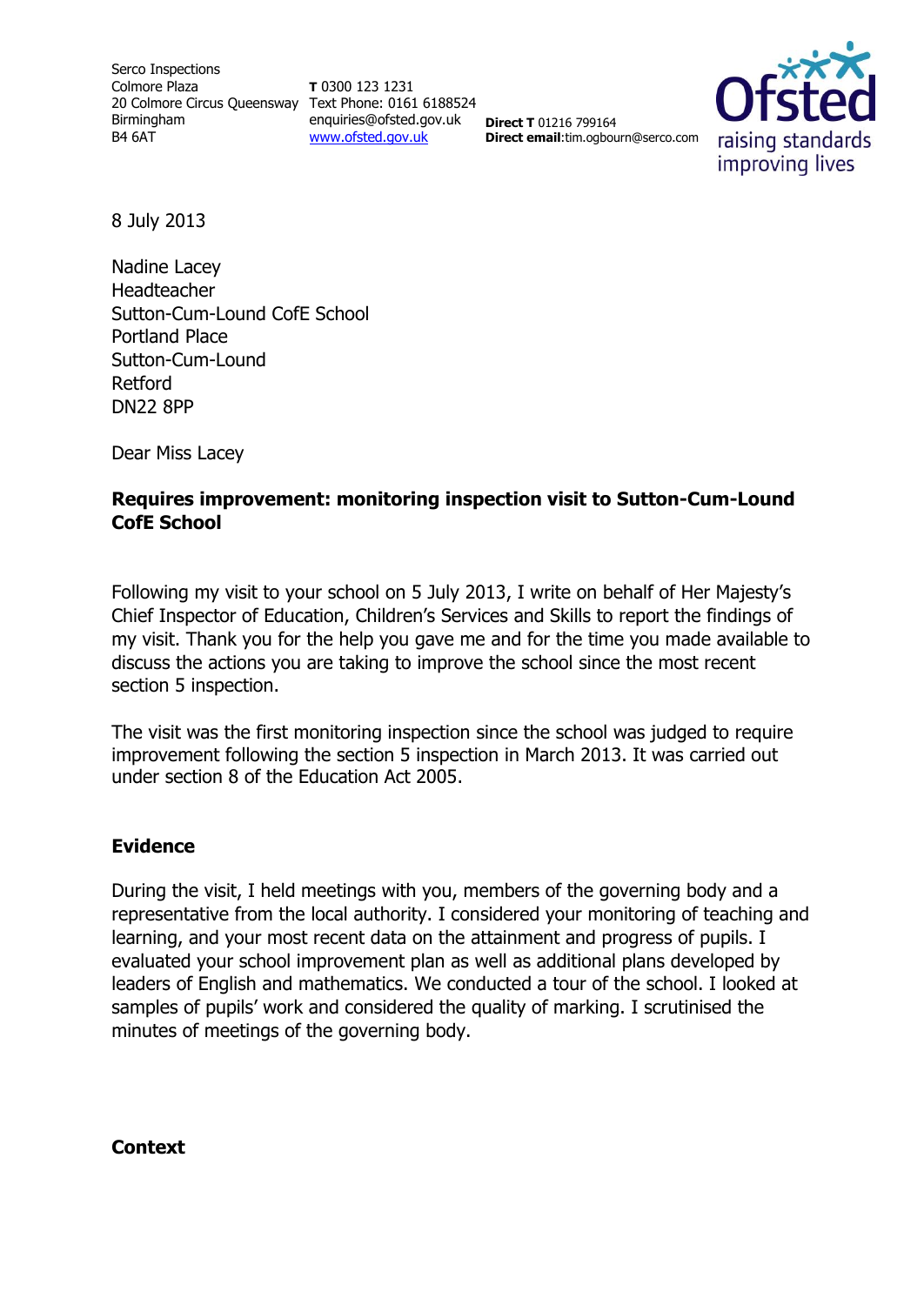

The governing body has appointed a newly qualified teacher who will teach the mixed-age Reception and Key Stage 1 class from September 2013.

## **Main findings**

Since the inspection, you have taken swift action to tackle the areas identified for improvement.

You have strengthened leadership by developing the skills of the leaders of English and mathematics. Leaders are now drawing together evidence from visits to lessons, scrutiny of pupils' work and information from assessments in order to make precise recommendations of how teaching can be improved.

You are checking carefully that teachers are responding appropriately to the guidance they receive from leaders. Pupils now understand what is expected of them in every lesson and are developing their skills in judging whether they have been successful in meeting their learning objectives. Pupils are responding to marking and are aware of what they have to do next to improve. Teachers are using their assessment of pupils' learning more precisely to ensure that the work is pitched at the right level. As a result of the guidance and feedback from senior leaders, the quality of teaching across the school is improving.

You are checking the impact of teaching by tracking the achievements of pupils. This reveals that pupils in the current Year 4 and Year 5 cohort are not making as much progress in mathematics as they do in English.

Governors make frequent visits to gather independent evidence about the quality of teaching and pupils' achievements. This is enabling them to ask more challenging questions of the school's leaders about the impact of the actions in the school development plan.

Senior leaders and governors are taking effective action to tackle the areas requiring improvement identified at the recent section 5 inspection. The school should take further action to:

• accelerate the progress of pupils in the current Year 4 and Year 5 cohorts in mathematics

Ofsted may carry out further visits and, where necessary, provide further support and challenge to the school until its next section 5 inspection.

**External support**